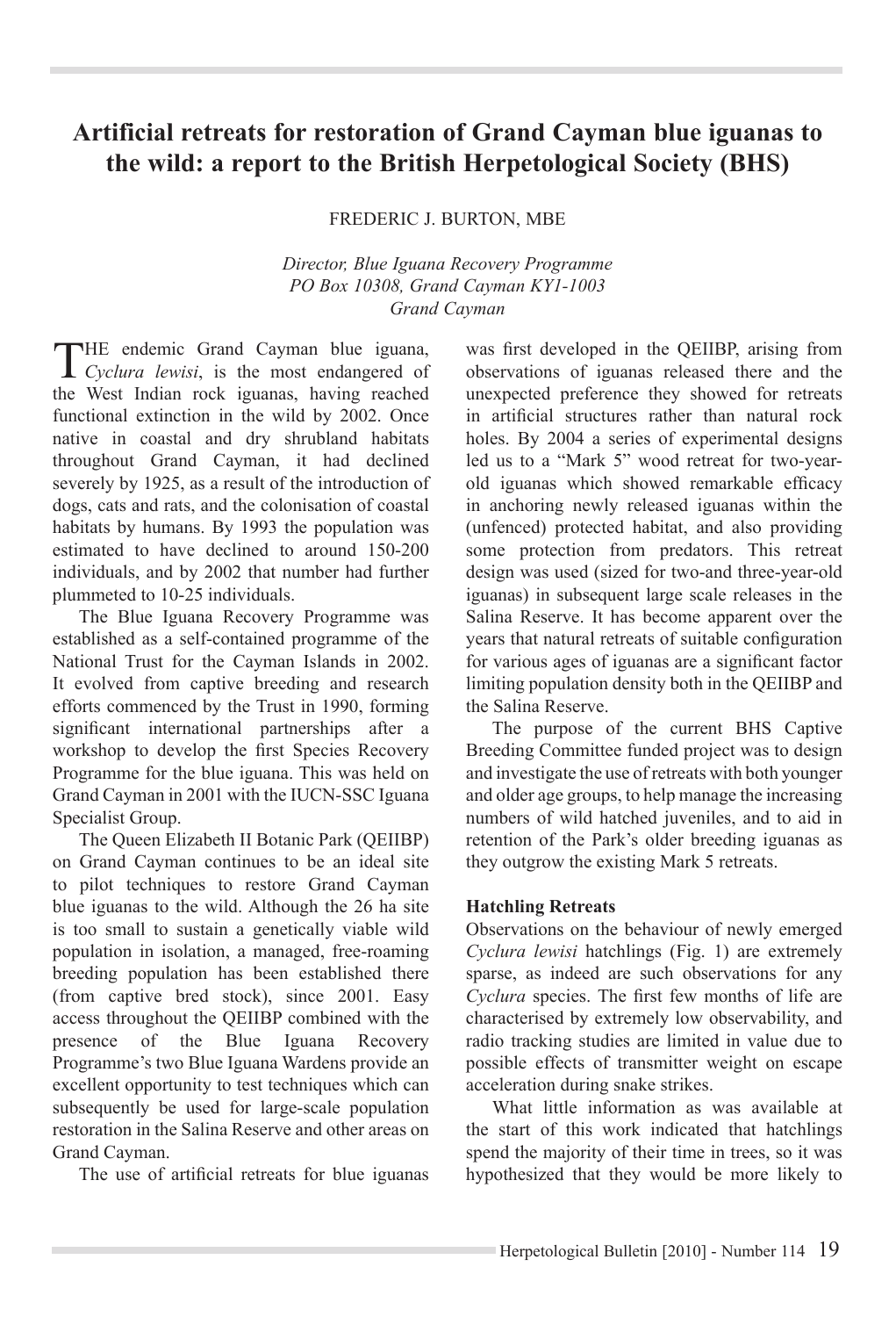adopt arboreal retreats than simulated rock holes. A simulated tree hole retreat was developed that could be strapped to tree branches using cable ties. The retreat was initially fashioned from a piece of driftwood, split lengthways and carved internally to provide a straight resting space and a turning chamber, dimensioned to an average sized hatchling. We molded the resulting 2-piece retreat in rubber, supported by a fibreglass shell, and poured the production retreats using a lightweight concrete (vermiculite, Portland cement and a minimal amount of sand).

In September 2006 twelve of these retreats were installed in trees along the QEIIBP woodland trail, and a single hatchling was released in each. The retreats, and as many wild hatched hatchlings as we were able to, were then monitored over the following 2 weeks.

The results were opposite to the known success of the Mark 5 two-year-old retreats. No hatchlings returned to their arboreal retreats after their first day in the wild, and no other wild hatchlings occupied them subsequently. All hatchlings observed spent every night resting camouflaged on exposed tree branches, anywhere between 2 and 10 m off the ground. None showed any sustained interest in tree cavities or other enclosed spaces, even during rainy conditions.

It was concluded that hatchlings did not use enclosed retreats in the way older age classes did, and so artificial retreats may have no role in maximizing population density or controlling dispersal of this age class. Preliminary observations suggested that the iguanas may move down to the ground and start occupying rock holes from approximately 5 months of age.

## **Yearling Retreats**

In November 2006 a "Mark 6" retreat design was developed, specifically sized for yearlings (Fig. 2). It is da modified version of the standard Mark 5 design, made by curving the sleeping passage to produce a more compact unit. The master was created using a combination of clay and natural rocks, so that the exterior form would blend into the natural terrain. Again, molds were created from the master using rubber and fibreglass, and poured production units in lightweight concrete.

A series of these Mark 6 retreats were placed in the QEIIBP in January 2007. By July one of the five 2006 hatchlings still regularly seen in the Park was occupying one of these Mark 6 units, while the other four were occupying natural rock holes. It has become apparent that these smaller iguanas are able to find suitable natural rock holes more easily than larger ones, so retreats of this size have proved to be far less important.

### **Adult Retreats**

Retreat availability for mature iguanas in the QEIIBP is undoubtedly a severe limit on population density. The few rock hole retreats in the QEIIBP which are used by adult iguanas, flood seasonally and so are periodically abandoned. Retreats in accidentally suitable man made structures (for example under enclosed steps, in cavities under shipping containers, in spaces between stacked utility poles, and under a pile of discarded doors) are used year-round and form the centres of stable territories. After deaths or territorial takeovers, new iguanas occupy and defend the same retreats just vacated by their predecessors. By 2006 the oldest of the QEIIBP's free roaming iguanas had all outgrown the Mark 5 and other prototype retreats used for releasing two-and three-year-old iguanas and several were becoming more rarely seen as they shifted their territories outside the QEIIBP boundaries. Increasing the availability of suitably sized artificial retreats seemed likely to be effective in increasing the number of adults able to coexist within the protection of the Park.

Two alternative designs were built and tested in 2006/2007. One was a scaled-up version of the standard Mark 5 wooden retreat. Three of these were placed in the QEIIBP and were in use at the time of writing, though we now plan to relocate them to sites with better micro-environments. At this scale the Mark 5 design is visually very intrusive, which is undesirable given the role of the QEIIBP in displaying Cayman's natural environment to the public. Burying these retreats would greatly shorten their life expectancy, since they would remain damp for long periods and soon start to rot. Therefore a "Mark 7" retreat was designed in concrete, suitable for burying in soil or loose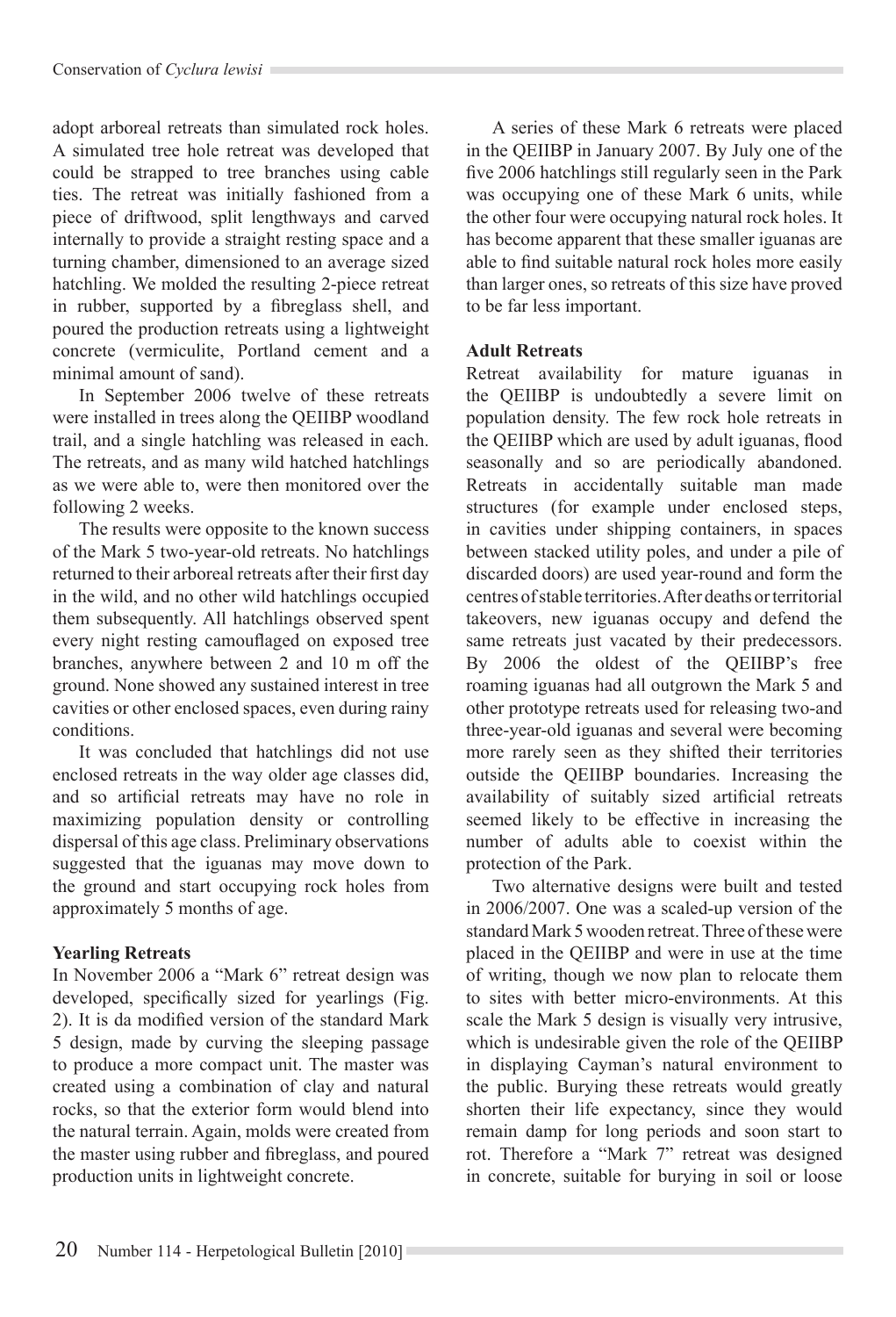

**Figure 1.** Hatchling Grand Cayman blue iguanas, *Cyclura lewisi*.



**Figure 2.** Yearling Grand Cayman blue iguanas, *Cyclura lewisi*.

rocks. This design used a 'tennis racket frame' configuration to minimize the surface area occupied by the retreat and to limit the volume of concrete needed. A single entry leads to a looped sleeping passage that allows the iguana to enter and exit head first (Figs. 3 and 4).

A cast test unit in the third-smallest size (size C) for this model was built in December 2006, and deployed next to an existing retreat which was in use by a roaming female. This iguana was using a cavity in a pile of concrete building blocks, but was close to outgrowing it. She took up residence in the new retreat the first night it was available to her, showing a clear preference over the long established concrete blocks' cavity. Some weeks later she was displaced from the new retreat by the dominant male in the area, and had to return to the concrete blocks' cavity. Clearly the design was attractive enough to be worth competing for, and so can be considered a success (Fig. 5).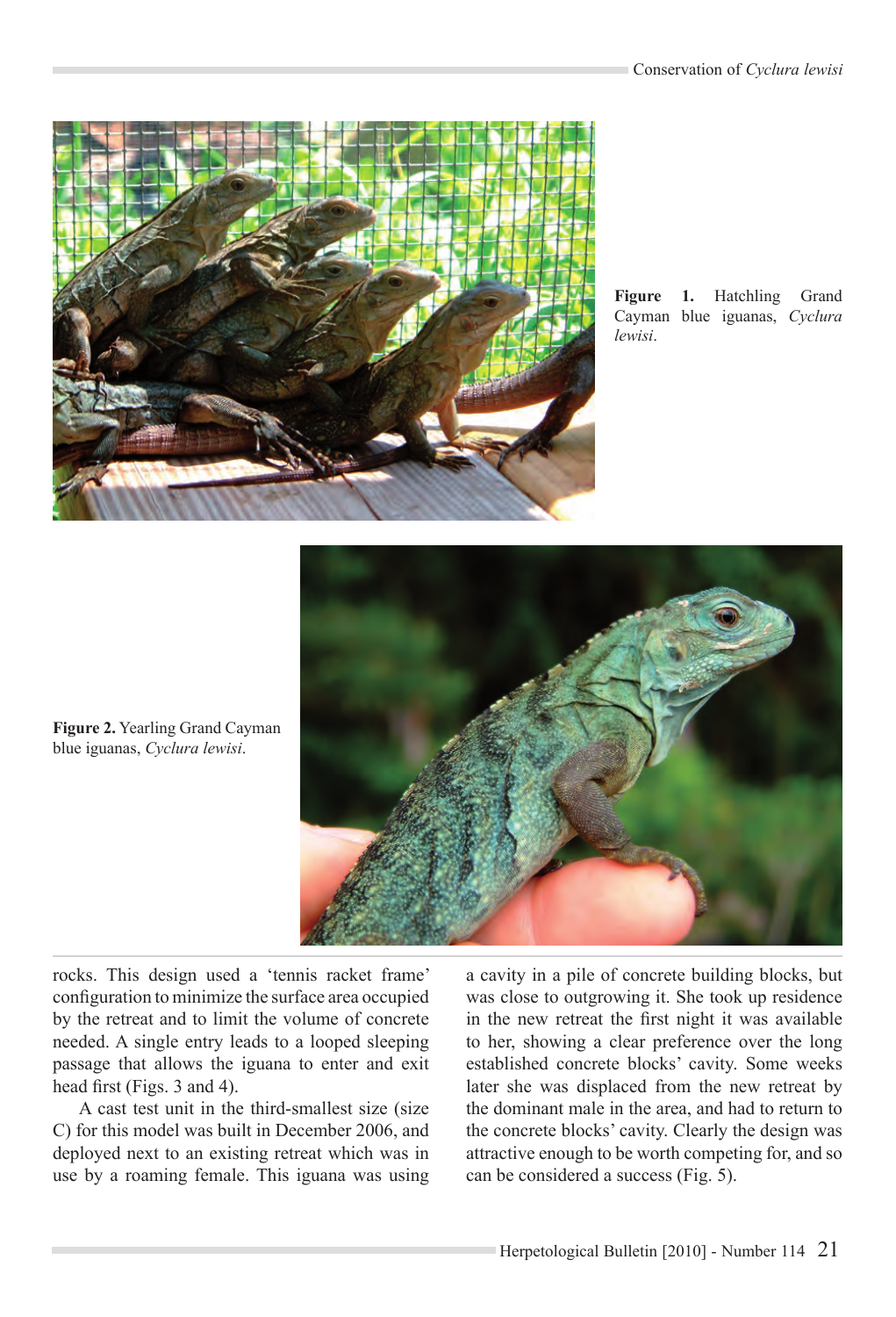





**Figure 3.** Looped sleeping passage of Mark 7 artificial refuge. ▲

Radio-tracked adult breeding Grand Cayman blue iguanas, *Cyclura lewisi*. ◄ ▲

**Figure 5.** Roaming *Cyclura lewisi* showing a keen interest in the artificial refuge. ◄



**Figure 4.** A prepared, covered and ready to use artificial refuge. ▲

A majestic adult male Grand Cayman blue iguana, *Cyclura lewisi*. ◄